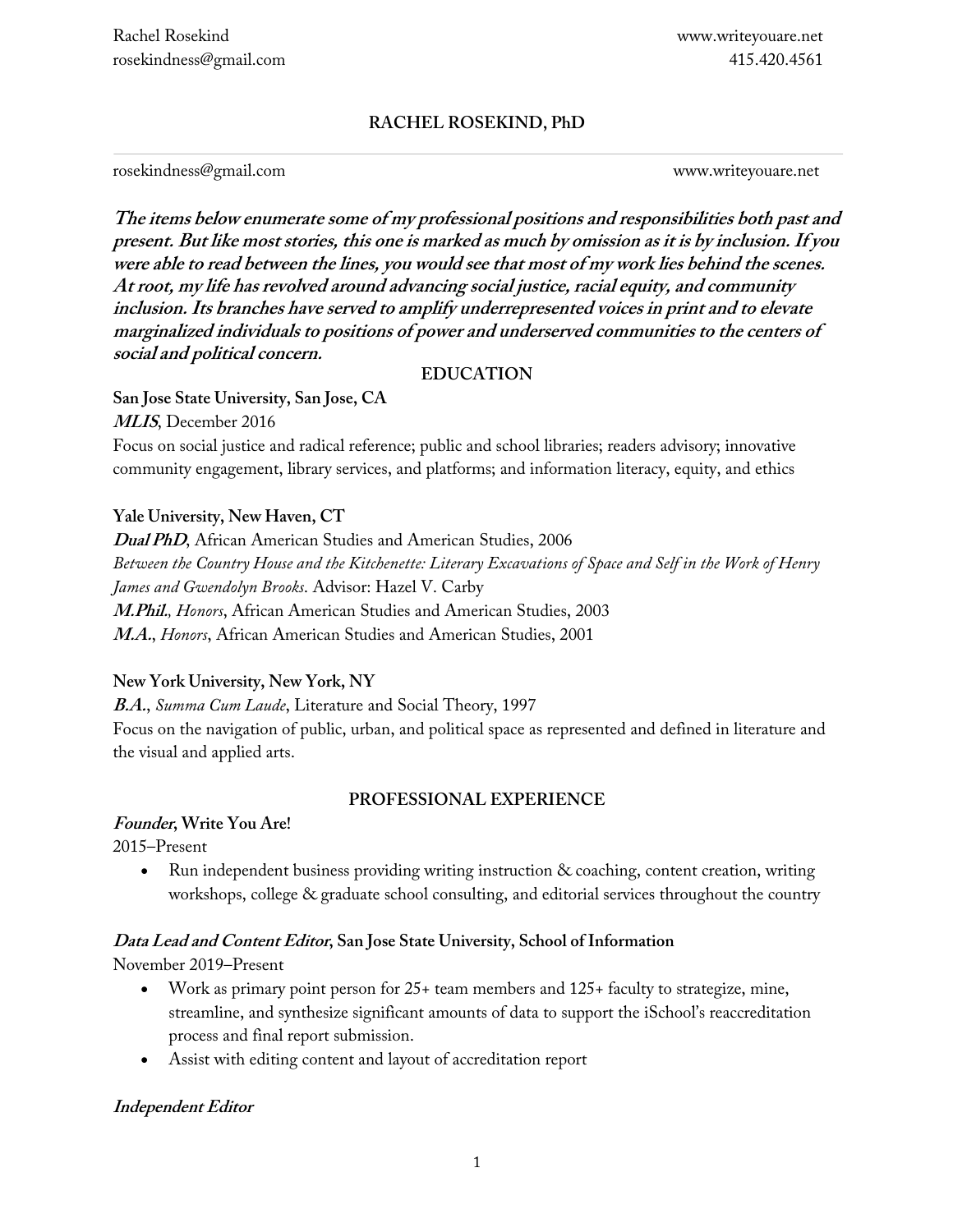#### 2000–Present

- Work with individual and institutional clients to develop and refine manuscripts of all kinds
- Specialize in developmental, substantive, academic, and line editing
- Broad range of expertise in academic editing, including monographs, dissertations, theses, articles, and other nonfiction material
- Extensive background in many literary genres and forms, including poetry, novels, novellas, short stories, and essays
- Create content for corporate reports, factbooks, presentations, blogs, and websites
- Help research and write grant proposals for a varied client base; have secured funding from arts organizations, governmental entities, private foundations, and others

## **Research Intern, Wikimedia Foundation**

January 2016–September 2016

- Research the intersection between and application of Wikimedia projects to: cultural preservation and knowledge dissemination in the developing world; academic, public, research and special collections libraries; information literacy instruction; and innovative technological platforms
- Design and tag a Zotero bibliographic collection to collocate and disambiguate the data
- Write a comprehensive literature review documenting the evolution of Wikipedia's role in information literacy frameworks and instruction throughout the world.

## **Research Intern, African American Museum & Library at Oakland**

April 2016–May 2017

• Research and create a bibliographic digital archive chronicling the history of Blacks in Oakland after World War Two.

# **Research Assistant to African American Studies Department Chair, Yale University**

January 2001–May 2006

- Assisted Department Chair with personal research, preparation and editing of conference papers and journal articles, and creation of course syllabi
- Planned "*African American Studies and Yale: Revisiting Origins, Imagining Futures*," held in May 2002; organized conference panels, designed publicity materials and commemorative brochure; wrote and published historical and photographic essay documenting the history of Yale's African American Studies department

## **Lead Organizer, "Langston Hughes and His World" International Conference, Yale University** March 2001–October 2002

- Drafted grant proposal and budget narrative to Ford Foundation outlining plans for international conference to celebrate centenary of Hughes's birth
- Secured \$100,000 from Ford Foundation and \$15,000 from Yale's Kempf Memorial Fund
- Tracked expenses and prepared budget reports for grantmaking institutions
- Liaised with Yale's Office of Printing and Publishing Services, the President's Office, Beinecke Rare Books & Manuscripts Library, Grants & Contracts, and multiple academic departments to facilitate collaboration and communication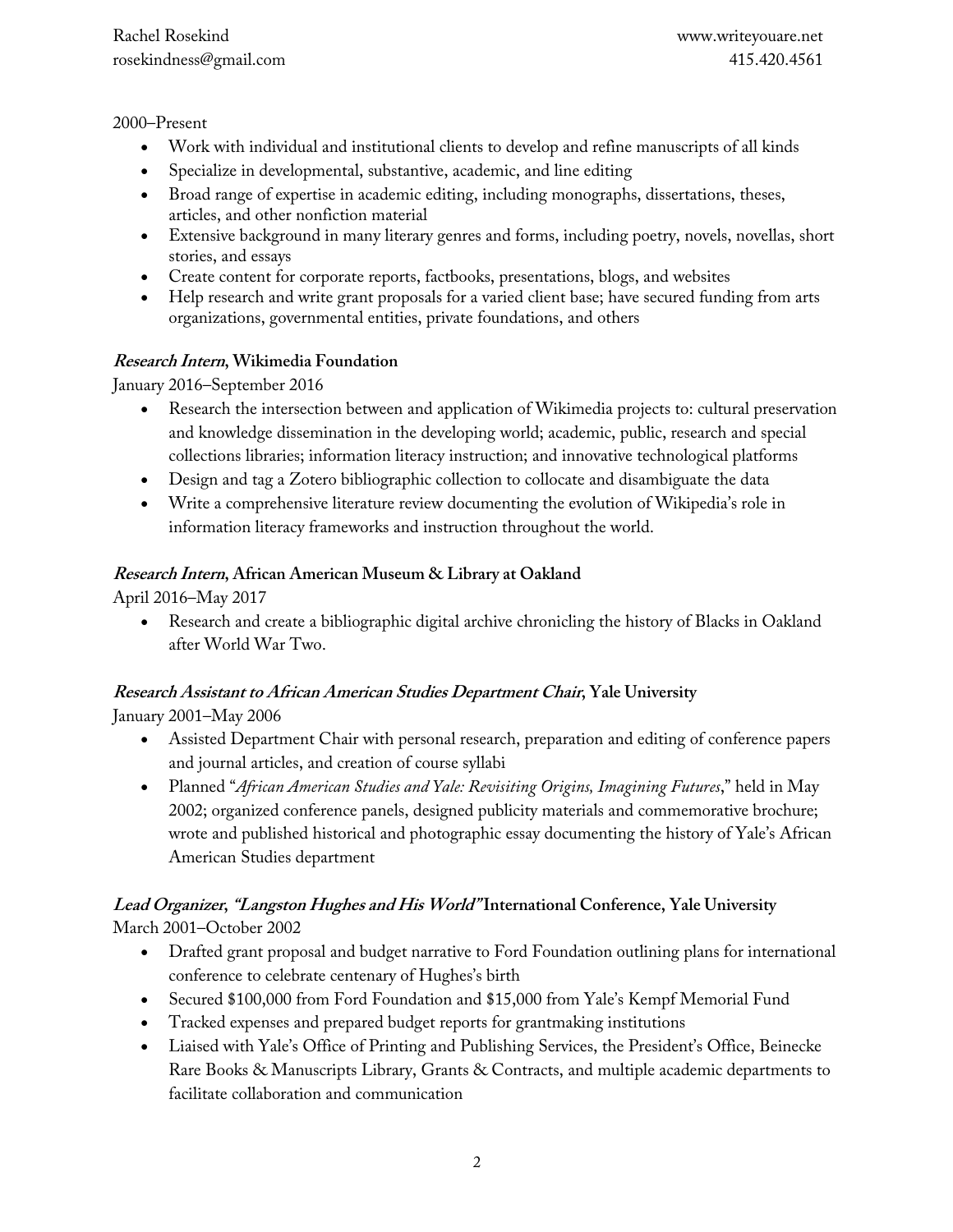- Prepared website content and all publicity materials, brochures, and souvenirs for event
- Helped plan and execute all conference activities, including: library exhibition, film screening, panel discussions, meals, book signings, music, and theatrical performance
- Coordinated travel plans and lodging arrangements for conference speakers
- Partnered with publishing house and performed outreach to local public schools to organize reading, musical performance, and large book donation to school libraries and classrooms

## **Tutor and Summer Program Instructor, Central Falls Public Schools, Rhode Island**

December 2004–March 2006

- Assisted 9th-12th grade students with class assignments and helped to build study habits and writing skills
- Wrote grant to secure funds from Central Falls School Department to lead summer course for "at-risk" middle school students
- Created and led month-long program to build literacy and math skills

## **Development Associate, Providence Public Schools**

September 1998–June 1999

- Researched and identified potential funding sources and helped to compose and edit grant proposals
- Met with local nonprofits, corporations, and other grant-making and grant-receiving entities to identity priorities, benchmarks, and partnership opportunities
- Major projects include grants to provide the following: literacy resources and instruction, expanded afterschool programs, and technological innovation

## **TEACHING EXPERIENCE**

## **Founder/Educator, Write You Are!**

2015–Present

- Lead group classes and workshops at community centers, libraries, and other locations
- Inspire students and clients through discussions of exemplary poetry and prose, exciting writing prompts, and thoughtful individualized feedback
- Provide private writing coaching to youth, teens, and adults to discuss and hone craft and to generate, refine, and discuss works-in-progress

## **English Teacher, 9th & 11th Grade, Honors, Crystal Springs Uplands School**

August 2007–March 2009

- Collaborated with colleagues to select materials for year-long survey courses in world and American literature
- Instructed students in grammar, close reading, research, academic writing, and historical interpretation of literary texts
- Maintained website for students and parents to keep abreast of course materials
- Served as 9<sup>th</sup> Grade advisor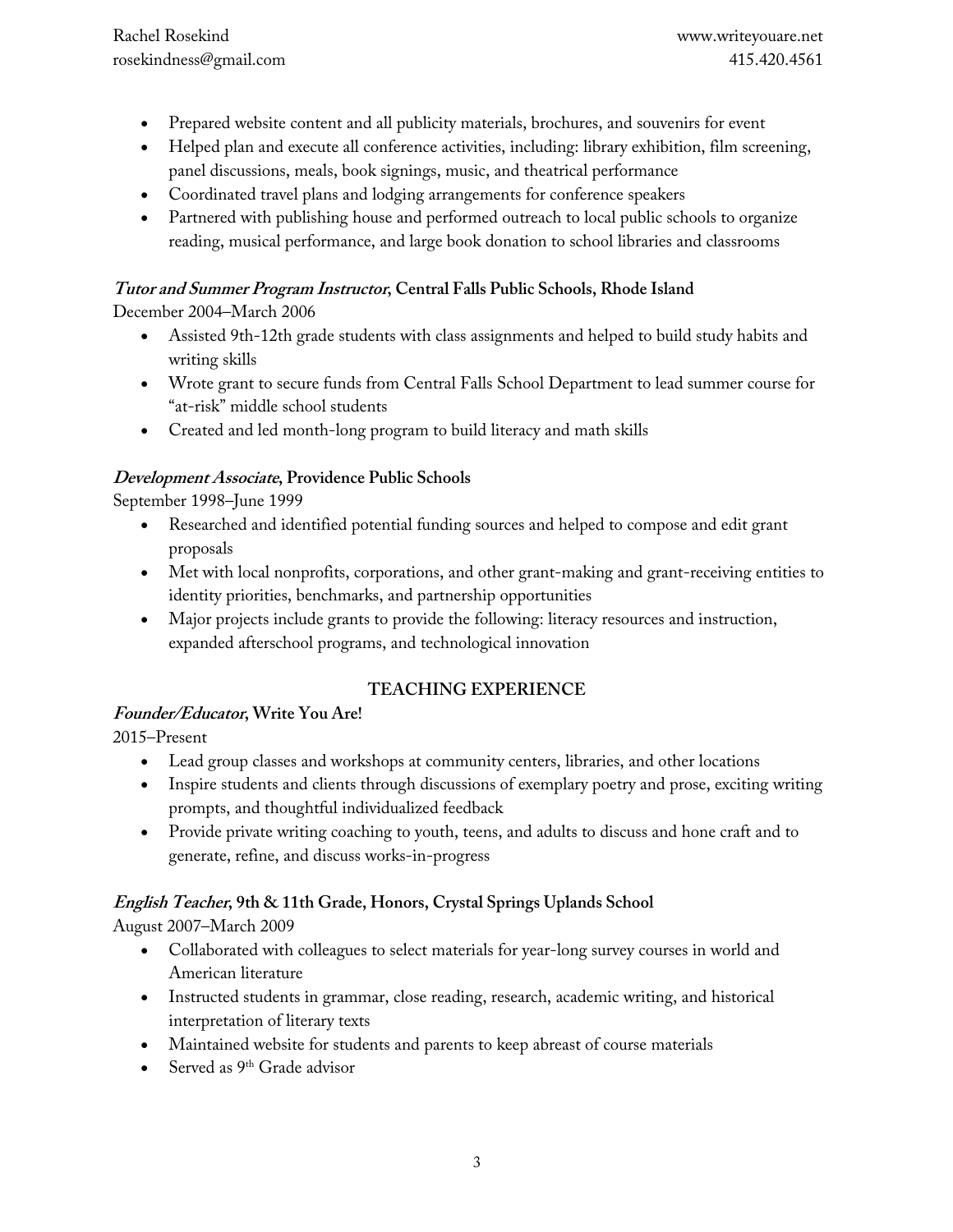#### **Teaching Fellow, "Formation of Modern American Culture," Yale University**

Spring 2003, 2004

- Led weekly discussion sections engaging students in dialogue about 20th century American cultural history
- Graded weekly response papers and 2 longer essays
- Collaborated with fellow instructors to present multimedia materials and other dynamic learning opportunities to students

## **Instructor, "Black Literature and the Urban Environment," Yale University**

Fall 2003

- Designed new interdisciplinary course for African American Studies Department based on dissertation research and teaching interests
- Met weekly with students to present and discuss course materials
- Facilitated and led students on historical walking tour of Harlem

## **Teaching Fellow, "Modern African American Literature," Yale University**

Spring 2003, Fall 2002

- Worked with Professor and co-fellow to draft syllabus and to select notable writers to serve as guest lecturers
- Led weekly discussion sections exploring new voices in African American literature
- Graded close reading exercises and research papers

#### **Senior Essay Advisor, Department of American Studies, Yale University**

Fall 2004–Spring 2005

- Nominated for position by American Studies department faculty
- Met individually with students to help select and refine senior essay topics; devise research strategies; and draft and edit essays
- Led group tutorials on brainstorming, information literacy strategies, writing and revision process, and bibliographic instruction

## **Afro-American Studies Teaching Assistant and Writing Advisor, Wesleyan University**

Fall 2002–Fall 2003

• Met individually with 60 students on a weekly basis to discuss course materials, devise paper topics, and refine drafts

## **FELLOWSHIPS AND AWARDS**

- Finalist, May 2019*: National Parks Arts Residency, Hawaiʻi Volcanoes National Park*
- *Alameda County Library Library Lit Contest February 2019*: Winner, "Souls of My Feet"
- John F. Enders Fund Summer Fellowship for Dissertation Writing and Research, 2005
- University Dissertation Fellowship, Susan Rhoda Cutler Fellowship Fund, 2004-2005
- John Perry Miller Fellowship, Summer 2003
- Mellon Fellowship in Gender History, Harvard University, Summer 2002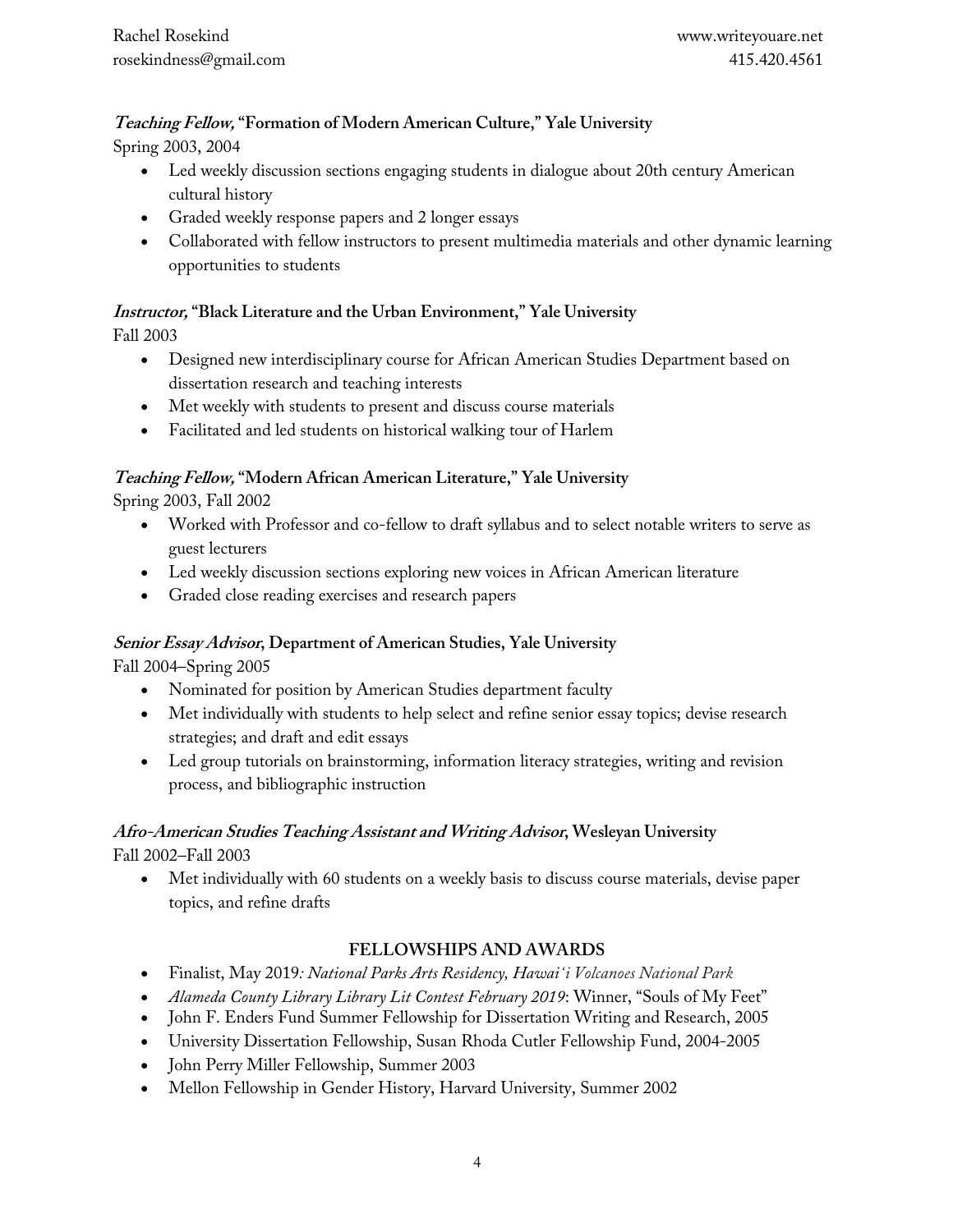#### **PUBLICATIONS AND DISTINCTIONS**

- *"Making Our Words Matter: Reawakening the Radical Imagination*, unpublished. 2019.
- *A History of African Americans in Oakland, California: an Annotated Bibliography*, prepared for the African American Museum and Library at Oakland, AY 2016-2017
- "Data Retrieval, Information Literacy, and Knowledge Synthesis in the Age of Wikipedia: a Framework for Partnership and Progression." Wiki site: Summer 2016
- "Using a Compass without a Map: the Journey of a Mother-Educator." *Hybrid Pedagogy*, 10 May 2016, http://www.digitalpedagogylab.com/hybridped/ using-a-compass-without-a-map/
- *Nourishing our Children and our World through Stories: a Book List that Promotes Awareness and Affirmation of Self, Others, and the Natural World*, January 2016
- Review of *Selling the Race: Culture, Community, and Black Chicago, 1940-1955*, by Adam Green, *Economic History Review*, 60 (November 2007): 862-864.

## **RECENT PRESENTATIONS AND WORKSHOPS**

**Collage Poetry Mashup for Families**. 4/24/2020. Berkeley Public Library, Central Branch, California Canceled due to Coronavirus.

**Collage Poetry Mashup for Families**. 4/22/2020. Hercules Public Library, California Canceled due to Coronavirus.

**Tweens & Teens Creative Writing Meet-Up: Poetry**. 4/14/20. El Cerrito Public Library, California. Canceled due to Coronavirus.

**Picture Poems: a Workshop for the "Insiders Group."** 2/27/20. Hercules Public Library, California **Tweens & Teens Creative Writing Meet-Up: What is Love?**. 2/11/2020. El Cerrito Public Library, California

**"Writing Strategies and Success for Homeschooled Families."** 2/1/2020. Invited Talk, Bay Area Homeschool Moms Group.

**Family Learning Sundays**. 1/5/2020. Providence Public Library, Rhode Island

**Flash! Fiction Workshop: a NaNoWriMo Event**. 11/16/2019. Berkeley Public Library, North Branch, California

**Spooky Stories Writing Workshop**. 10/23/2019. El Cerrito Public Library, California

**Write Your Way to Outer Space!: a Pre-Summer Reading Workshop**. 5/21/2019. El Cerrito Public Library, California

**Write Your Way to Outer Space!: a Pre-Summer Reading Workshop.** 5/9/2019. Hercules Public Library, California

**National Poetry Month: Collage Poetry Mashup**. 4/27/2019. Berkeley Public Library, West Branch, California

**Try Your Hand at Creative Writing: a Workshop for All Ages**. 2/27/2019. Albany Public Library, California

**Creative Writing for Young People**. 12/9/2018. Albany Public Library, California

## **WORKS IN PROGRESS**

• *Fierce Illumination: Elemental Revelations and Unravelings*